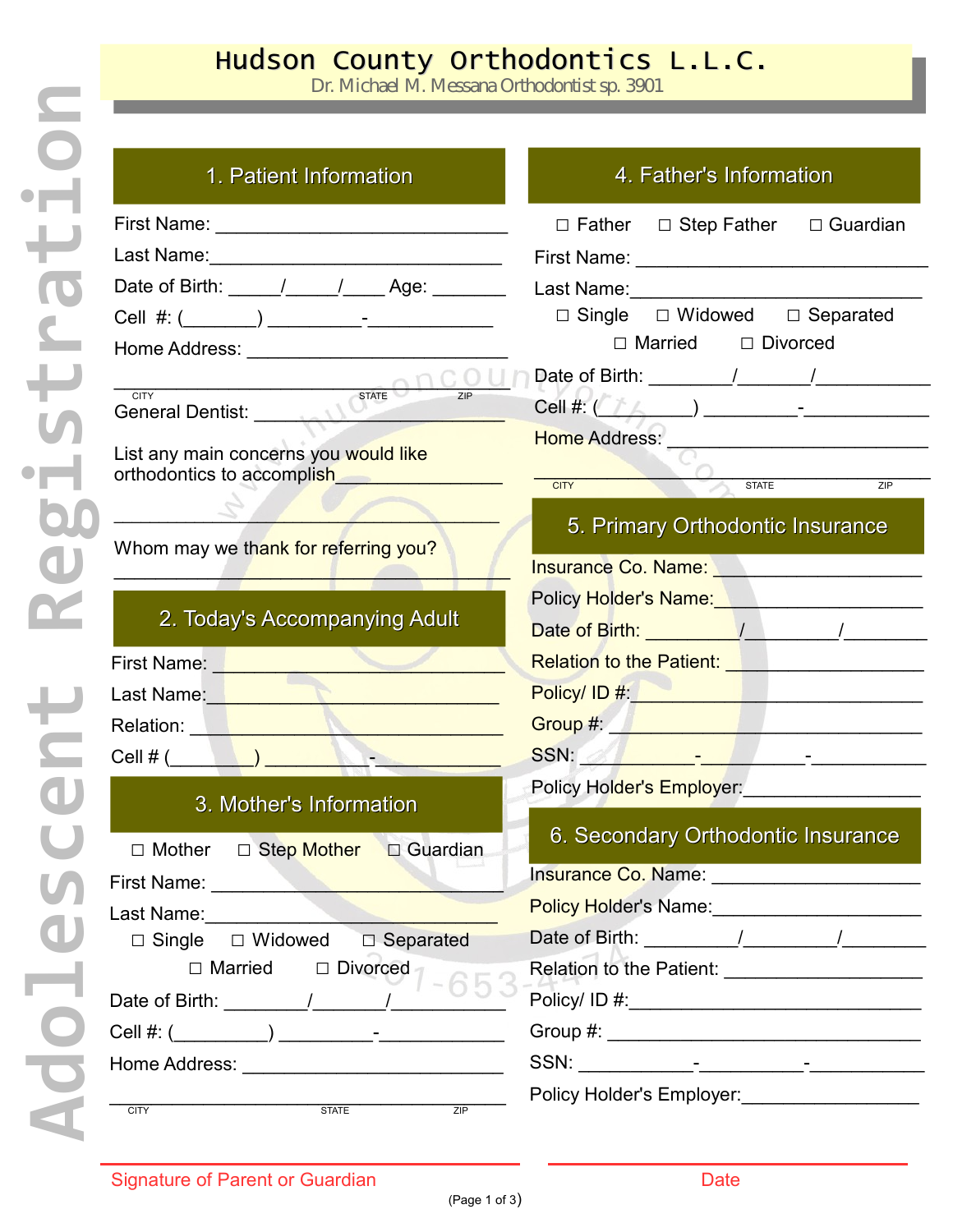## 7. Patient Health- Please Check  $\angle$

| 1. Do you have difficulty, pain, or both when<br>opening your mouth, for instance when<br>yawning?<br><b>Particle Street Pressure Pressure Pressure Pressure Pressure Pressure Pressure Pressure Pressure Pre</b> | 9. Have you been aware of any recent changes<br>in your bite? Yes _______ No ______                                                                         |
|-------------------------------------------------------------------------------------------------------------------------------------------------------------------------------------------------------------------|-------------------------------------------------------------------------------------------------------------------------------------------------------------|
| 2. Does your jaw get "stuck", "locked", or "go<br>out"?<br>Yes No                                                                                                                                                 | 10. Have you previously been treated for a jaw-<br>joint problem? Yes ________ No _______<br>If so when?                                                    |
| 3. Do you have difficulty, pain, or both when<br>chewing, talking, or using your jaws?<br>Yes ________ No _______                                                                                                 | 11. Have you had any dental x-rays recently?<br>Yes No                                                                                                      |
| 4. Are you aware of noises from your jaw joints?                                                                                                                                                                  | Yes _________ No C O U   12. Are you allergic to anything? ______________                                                                                   |
| 5. Do your jaws regularly feel stiff, tight or tired?<br>$Yes$ No $No$                                                                                                                                            | $\Omega$                                                                                                                                                    |
| 6. Do you have pain in or about the ears,                                                                                                                                                                         | 13. Is there any history of heart conditions,<br>rheumatic fever, epilepsy, diabetes, bleeding,<br>aids or mental disorders, other.<br>Yes ______ No ______ |
| 7. Do you have frequent headaches and/or neck<br>aches?<br>Yes _______ No <u>New</u>                                                                                                                              |                                                                                                                                                             |
| 8. Have you had a recent injury to your head,<br>neck, or jaw? No Nes No No New Yes No New Yes No New Yes                                                                                                         |                                                                                                                                                             |
| <b>Signature of Parent or Guardian</b>                                                                                                                                                                            | <b>Date</b>                                                                                                                                                 |
| Authorization for Use of Protection Health Information                                                                                                                                                            |                                                                                                                                                             |

To the best of my knowledge, the information on both pages 1 and 2 are complete and correct. I understand that it is my responsibility to inform my doctor if my minor child ever has a change in health.

I certify that I and/or my dependent(s), have insurance coverage with

- and assign directly to Hudson County Orthodontics L.L.C.- under Dr. Michael Messana all insurance Insurance company (ies) benefits, if any, otherwise payable to me for services rendered I understand that I am financially responsible for all charges whether or not paid by insurance. I authorize the used of my signature on all insurance submissions.
- The above- named dentist may used my health care information and may disclose such information to the above-named Insurance Company (ies) and their agents for the purpose of obtaining payment for services and determining insurance benefits or the benefits payable for related services. This consent will end when the current treatment plan is completed or one year from the date signed below.
- I understand that I may inspect or request copies of any information disclosed by this authorization. I understand that I may revoke this authorization by notifying, in writing, the office, knowing that previously disclosed information would not be subject to my revoke request.

Signature of Parent or Guardian Date of Parent or Guardian Date of Parent or Guardian Date of Date of Date of Date of Date of Date of Date of Date of Date of Date of Date of Date of Date of Date of Date of Date of Date of **A**<br>
Sig

**d**

**o**

**l**

**e**

**s**

**c**

**e**

**n**

**t**

**R**

**e**

**g**

**i**

**s**

**t**

**r**

**a**

**t**

**i**

**o**

**n**